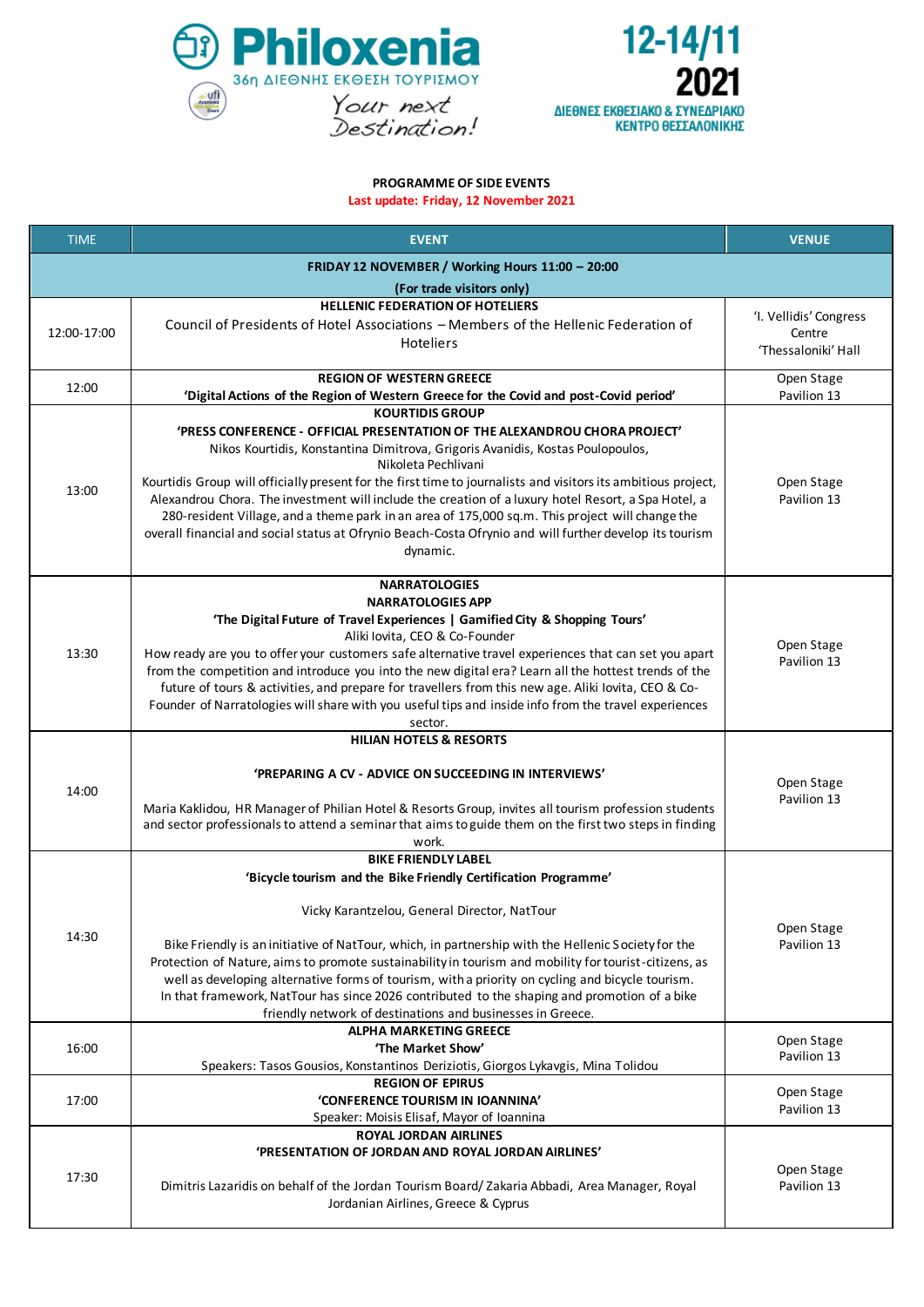



|             | Presentation of Jordan as a tourism destination, on behalf of the Jordan Tourism Board and Royal                                                                                                                                                                                                                                                                                                                                                         |                                        |
|-------------|----------------------------------------------------------------------------------------------------------------------------------------------------------------------------------------------------------------------------------------------------------------------------------------------------------------------------------------------------------------------------------------------------------------------------------------------------------|----------------------------------------|
|             | Jordan Airlines, the national airline of Jordan.                                                                                                                                                                                                                                                                                                                                                                                                         |                                        |
| 18:00       | BURSA CULTURE, TOURISM AND PROMOTION UNION                                                                                                                                                                                                                                                                                                                                                                                                               | Open Stage                             |
|             | Ομιλητής: Abdülkerim Baştürk, Director of Bursa Culture, Tourism and Promotion Union                                                                                                                                                                                                                                                                                                                                                                     | Περίπτερο 13<br>'I. Vellidis' Congress |
| 19:30       | PHILOXENIA 2021 OPENING                                                                                                                                                                                                                                                                                                                                                                                                                                  | Centre                                 |
|             | SATURDAY 13 NOVEMBER / Working Hours 10:00 - 20:00                                                                                                                                                                                                                                                                                                                                                                                                       |                                        |
|             | (For trade visitors and the general public)                                                                                                                                                                                                                                                                                                                                                                                                              |                                        |
| 10:00-18:30 | PHILOXENIA CONGRESS                                                                                                                                                                                                                                                                                                                                                                                                                                      | Pavilion 14                            |
|             | 'EXPERIENCE TOURISM: Seeking authenticity'                                                                                                                                                                                                                                                                                                                                                                                                               |                                        |
| 10:30       | MINISTRY OF THE INTERIOR (SECTOR OF MACEDONIA - THRACE)<br>Presentation of investment tools in Tourism                                                                                                                                                                                                                                                                                                                                                   | Open Stage<br>Pavilion 13              |
|             | <b>ASSOCIATION OF HOTEL MANAGERS OF MACEDONIA - THRACE</b>                                                                                                                                                                                                                                                                                                                                                                                               | 'N. Germanos' Congress                 |
| 12:00       | <b>General Meeting- Elections</b>                                                                                                                                                                                                                                                                                                                                                                                                                        | Centre<br>Hall B                       |
| 12:30       | <b>MUNICIPALITY OF VOIO</b>                                                                                                                                                                                                                                                                                                                                                                                                                              | Open Stage<br>Pavilion 13              |
|             | <b>REGION OF CENTRAL MACEDONIA:</b>                                                                                                                                                                                                                                                                                                                                                                                                                      |                                        |
|             | 'Film productions as a driver of tourism growth for the Regions'                                                                                                                                                                                                                                                                                                                                                                                         |                                        |
| 13:00       | Speakers: Apostolos Tzitzikostas, Governor of C. Macedonia, Panagiotis Kouanis, President and CEO<br>of EKOME, Dimitris Fragakis, Sec. Gen. EOT. Moderator: Alexandros Thanos, Tourism Sector Chief                                                                                                                                                                                                                                                      | Open Stage<br>Pavilion 13              |
|             | Highlighting the value of film productions for tourism development in the Regions                                                                                                                                                                                                                                                                                                                                                                        |                                        |
|             | <b>EMBASSY OF THE POLISH REPUBLIC IN ATHENS</b>                                                                                                                                                                                                                                                                                                                                                                                                          |                                        |
|             | An Invitation to Poland - Popular Tourist Attractions in Poland                                                                                                                                                                                                                                                                                                                                                                                          |                                        |
| 15:30       | Piotr Sienicki, Managing Director, AB Poland Travel                                                                                                                                                                                                                                                                                                                                                                                                      | Open Stage<br>Pavilion 13              |
|             | AB Poland Travel   All the Best of Poland Travel services in Poland for foreigners. Incoming<br>Tour operator                                                                                                                                                                                                                                                                                                                                            |                                        |
|             | <b>REGION OF CENTRAL MACEDONIA</b>                                                                                                                                                                                                                                                                                                                                                                                                                       |                                        |
|             | Accessible Tourism: A beach for all in the Municipality of Katerini                                                                                                                                                                                                                                                                                                                                                                                      |                                        |
|             |                                                                                                                                                                                                                                                                                                                                                                                                                                                          | Open Stage<br>Pavilion 13              |
| 16:00       | Maria Terzidou, Deputy Mayor for Tourism, Municipality of Katerini, Athina Stamatiadou, CEO                                                                                                                                                                                                                                                                                                                                                              |                                        |
|             | 'Stamatiadis Lifts Private Company', Spyridon Itsios, Marianna Kavounidou, Stelios Ouzas, Volunteers<br>Accessibility to the beaches of the Municipality of Katerini - The Seatrac (equipment that provides<br>assistance to people with disabilities in entering the sea) at the disposal of the Municipality - active<br>citizens volunteer group                                                                                                      |                                        |
|             | EDESSA - PELLA - KAIMAKTSALAN - INFORMATION & VISITOR SUPPORT CENTRE 'EDESSA CITY Card:<br>The ultimate tool for all visitors'                                                                                                                                                                                                                                                                                                                           |                                        |
|             | Dr Evangelos Kyriakou, Head of Tourism for Edessa                                                                                                                                                                                                                                                                                                                                                                                                        | Open Stage<br>Pavilion 13              |
| 17:00       | Presentation of the Edessa City Card and the activities of the Tourism Information Centre of Edessa<br>for the facilitation of visitors and tourism professionals, as well as for the enhancement of tourism<br>supply in the region. Edessa Waterfalls, Water Museum of Edessa, Varosi District, Natural History<br>Exhibition of the Agras-Vryta-Nisi Wetland, Lake Vegoritida, Traditional Hamlet of Agios Athanasios,<br>and Kaimaktsalan Ski Centre |                                        |
|             | T.E.I. DEPARTMENT OF BUSINESS ADMINISTRATION                                                                                                                                                                                                                                                                                                                                                                                                             | 'N. Germanos' Congress                 |
| 18:00       | Colloquium on: Cultural tourism and culture: The future of the past                                                                                                                                                                                                                                                                                                                                                                                      | Centre<br>Hall A                       |
|             | SUNDAY 14 NOVEMBER / Working Hours 10:00 - 19:00                                                                                                                                                                                                                                                                                                                                                                                                         |                                        |
|             | (For trade visitors and the general public)                                                                                                                                                                                                                                                                                                                                                                                                              |                                        |
|             | PRESPA TOURISM ASSOCIATION                                                                                                                                                                                                                                                                                                                                                                                                                               |                                        |
| 11:30       | Prespa as an all-year Tourism Destination<br>Stratos Vasilopoulos, President of the Association of Tourism and Relevant Activities of the<br><b>Municipality of Prespes</b>                                                                                                                                                                                                                                                                              | Open Stage<br>Pavilion 13              |
|             | The region of the Municipality of Prespes will be presented as an all-year Tourism Destination at the<br>event. The presentation will include the potential the region presents, as well as tourist                                                                                                                                                                                                                                                      |                                        |
|             |                                                                                                                                                                                                                                                                                                                                                                                                                                                          |                                        |